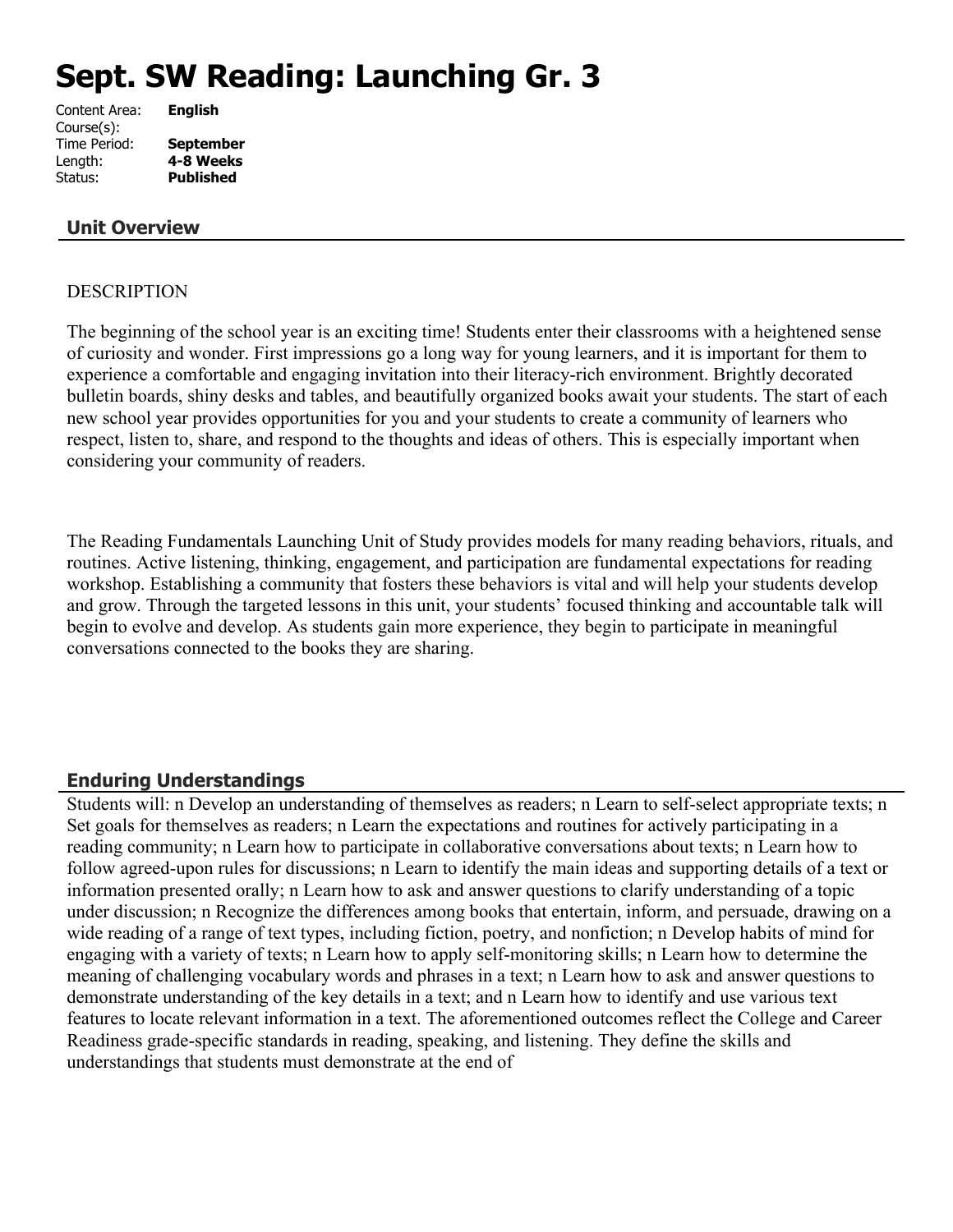What do good readers do when they read?

## **Instructional Strategies & Learning Activities**

Lesson 1: What Is Reading Workshop? uses Henry and the Buccaneer Bunnies by Carolyn Crimi. Rationale: Readers read and discuss a variety of books with others to learn and grow as readers. Students will learn the routines, procedures, and expectations of members of a reading community. Common Core State Standards: RL.3.1, RL.3.3, SL.3.1, RL.3.10, SL.3.6, L.3.1, L.3.3, L.3.6, W.3.10 Skills and Strategies: Using Schema, Making Inferences, Speaking to Communicate, Listening and Responding, Engaging in Discussion/Collaborating

Lesson 2: My Reading Life uses The Plot Chickens by Mary Jane and Herm Auch. Rationale: Readers develop an understanding of their unique identities and think about themselves as readers. By sharing their insights with each other, students will learn about the members of their reading community. Common Core State Standards: RL.3.1, RL.3.3, SL.3.1, RL.3.10, SL.3.6, L.3.1, L.3.3, L.3.6, W.3.10 Skills and Strategies: Text and Genre Features/Structure, Using Schema, Speaking to Communicate, Listening and Responding, Engaging in Discussion/Collaborating

Lesson 3: Exploring the World of Books and Growing as Readers uses The Girl Who Hated Books by Manjusha Pawagi. Rationale: Readers read different kinds of texts for a variety of reasons. Students will learn how to use their own identities, as well as recommendations from their reading community, to select wellmatched texts, read for different purposes, and set reading goals. Common Core State Standards: RL.3.1, RL.3.3, SL.3.1, SL.3.2, RL.3.10 SL.3.6, L.3.1, L.3.3, L.3.6, W.3.10 Skills and Strategies: Text and Genre Features/Structure, Determining Importance, Making Inferences, Speaking to Communicate, Listening and Responding, Engaging in Discussion/Collaborating

Lesson 4: Readers Build Good Habits uses Balloons Over Broadway by Melissa Sweet. Rationale: Readers bring what they know or have experienced to all types of reading (i.e., they activate their schema) and ask questions as they continually interact with the text. Students will learn strategies for making meaning as they read. Common Core State Standards: RI.3.1, RI.3.2, RI.3.7, SL.3.1, SL.3.2, RI.3.10, SL.3.6, L.3.1, L.3.3, L.3.6, W.3.10 Skills and Strategies: Using Schema, Questioning, Determining Importance, Speaking to Communicate, Listening and Responding, Engaging in Discussion/Collaborating

Lesson 5: Is It Making Sense? uses Swirl by Swirl: Spirals in Nature by Joyce Sidman. Rationale: Readers know how it feels to understand their reading and pay attention when meaning breaks down. Students will learn how to monitor for meaning and to use "fix-up" strategies when meaning breaks down. Common Core State Standards: RL.3.1, RL.3.3, SL.3.1, SL.3.1, SL.3.4, RL.3.10, SL.3.6, L.3.1, L.3.3, L.3.6, W.3.10 Skills and Strategies: Visualizing, Monitoring and Repairing Comprehension, Finding Word Meaning (Vocabulary), Speaking to Communicate, Listening and Responding, Engaging in Discussion/Collaborating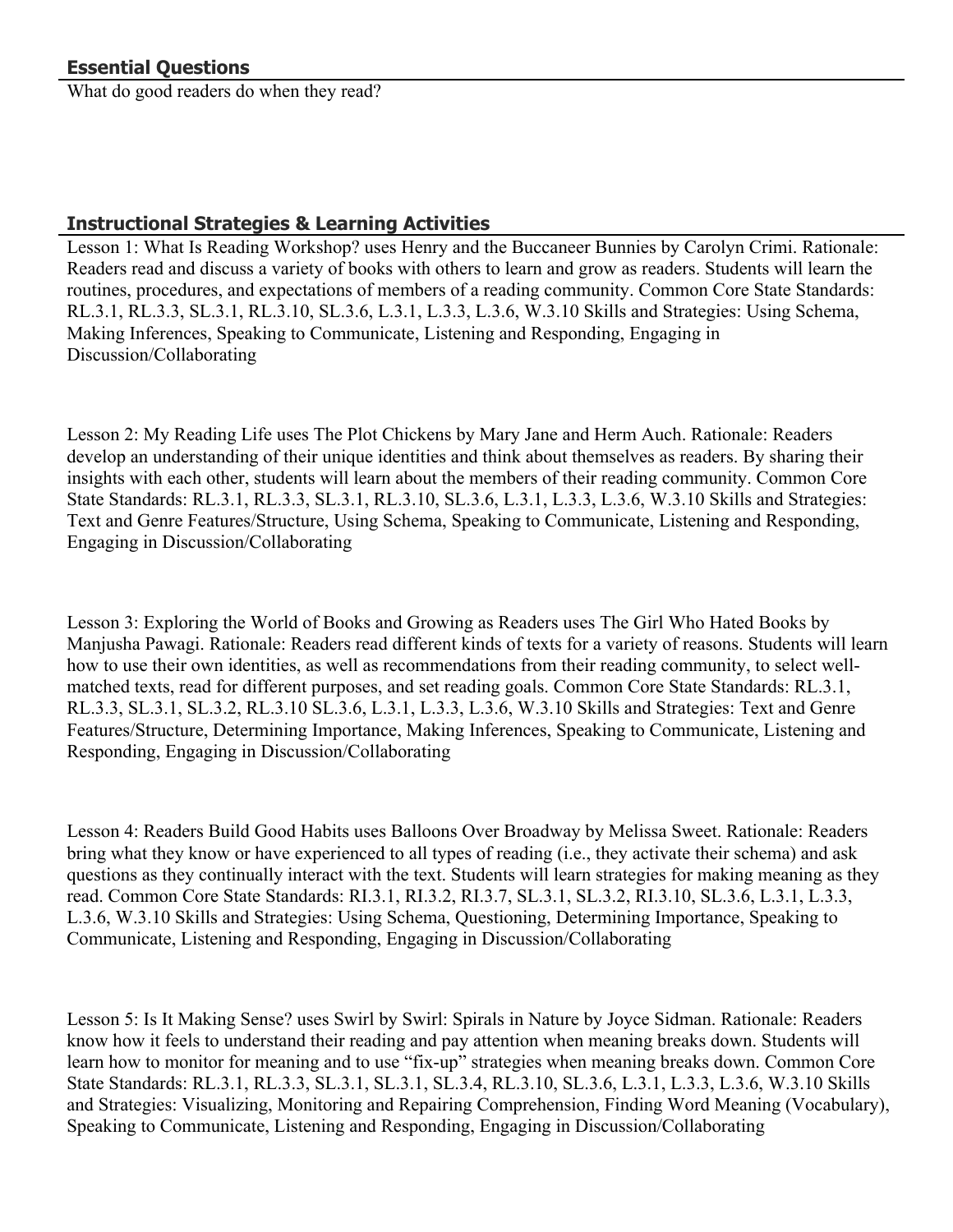Lesson 6: Let's Share! uses Balloons Over Broadway by Melissa Sweet. Rationale: Readers determine what is important when reading so they can recount and talk about key ideas in a text. Students will learn how to find the important details in a text and talk with others about their thinking to extend their understanding and develop new ideas. Common Core State Standards: RI.3.1, RI.3.2, SL.3.1, SL.3.2, SL.3.3, SL.3.4, L.3.4, RI.3.10, SL.3.6, L.3.1, L.3.3, L.3.6, W.3.10 Skills and Strategies: Making Inferences, Determining Importance, Synthesizing, Text and Genre Features/Structure, Speaking to Communicate, Listening and Responding, Engaging in Discussion/Collaborating

Lesson 7: A Special Place for Storing Our Thoughts uses Swirl by Swirl: Spirals in Nature by Joyce Sidman. Rationale: Readers think about what they are reading and use tools to keep track of their thinking. Students will learn how to create a Reading Notebook and to notate their thinking about texts. Common Core State Standards: RI.3.1, SL.3.1, W.3.10, RI.3.10, SL.3.6, L.3.1, L.3.3, L.3.6 Skills and Strategies: Using Schema, Making Inferences, Determining Importance, Speaking to Communicate, Listening and Responding, Engaging in Discussion/Collaborating

Lesson 8: Let's Talk About It! uses The Bee Tree by Patricia Polacco. Rationale: Readers have collaborative conversations about books to build ideas and deepen their understanding of texts. Students will learn how to discuss a topic by providing specific evidence from the text to support their points. They will also learn how to pose and respond to clarifying questions or comments. Common Core State Standards: RL.3.1, RL.3.2, RL.3.5, SL.3.1, SL.3.2, SL.3.3, RL.3.10, SL.3.6, L.3.1, L.3.3, L.3.6, W.3.10 Skills and Strategies: Making Inferences, Determining Importance, Synthesizing, Questioning, Text and Genre Features/Structure, Speaking to Communicate, Listening and Responding, Engaging in Discussion/Collaborating

Mini-Lessons

Lesson 1: Making Connections uses "Feeling the Rain" by Julie Spreckels from the Launching Shared Texts. Rationale: Readers make connections to texts to deepen understanding. Students will learn how to keep track and notate their thinking in their Reading Notebooks. Common Core State Standards: RL.3.1, RL.3.5, L.3.1, SL.3.1, SL.3.2, W.3.10, RL.3.10, SL.3.6, L.3.3, L.3.6 Skills and Strategies: Using Schema, Determining Importance, Speaking to Communicate, Listening and Responding, Engaging in Discussion/Collaborating

Lesson 2: Growing as Readers uses Henry and the Buccaneer Bunnies by Carolyn Crimi. Rationale: Readers set goals to enhance their reading lives. Students will learn how to reflect on their reading habits and make plans for growth. Common Core State Standards: RL.3.1, RL.3.2, SL.3.1, SL.3.2, RL.3.10, SL.3.6, L.3.1, L.3.3, L.3.6, W.3.10 Skills and Strategies: Making Inferences, Determining Importance, Speaking to Communicate, Listening and Responding, Engaging in Discussion/Collaborating

Lesson 3: Talking About Books! uses an excerpt from Zoobooks®: Animal Champions from the Launching Shared Texts. Rationale: Readers share ideas with others to make connections and become stronger readers.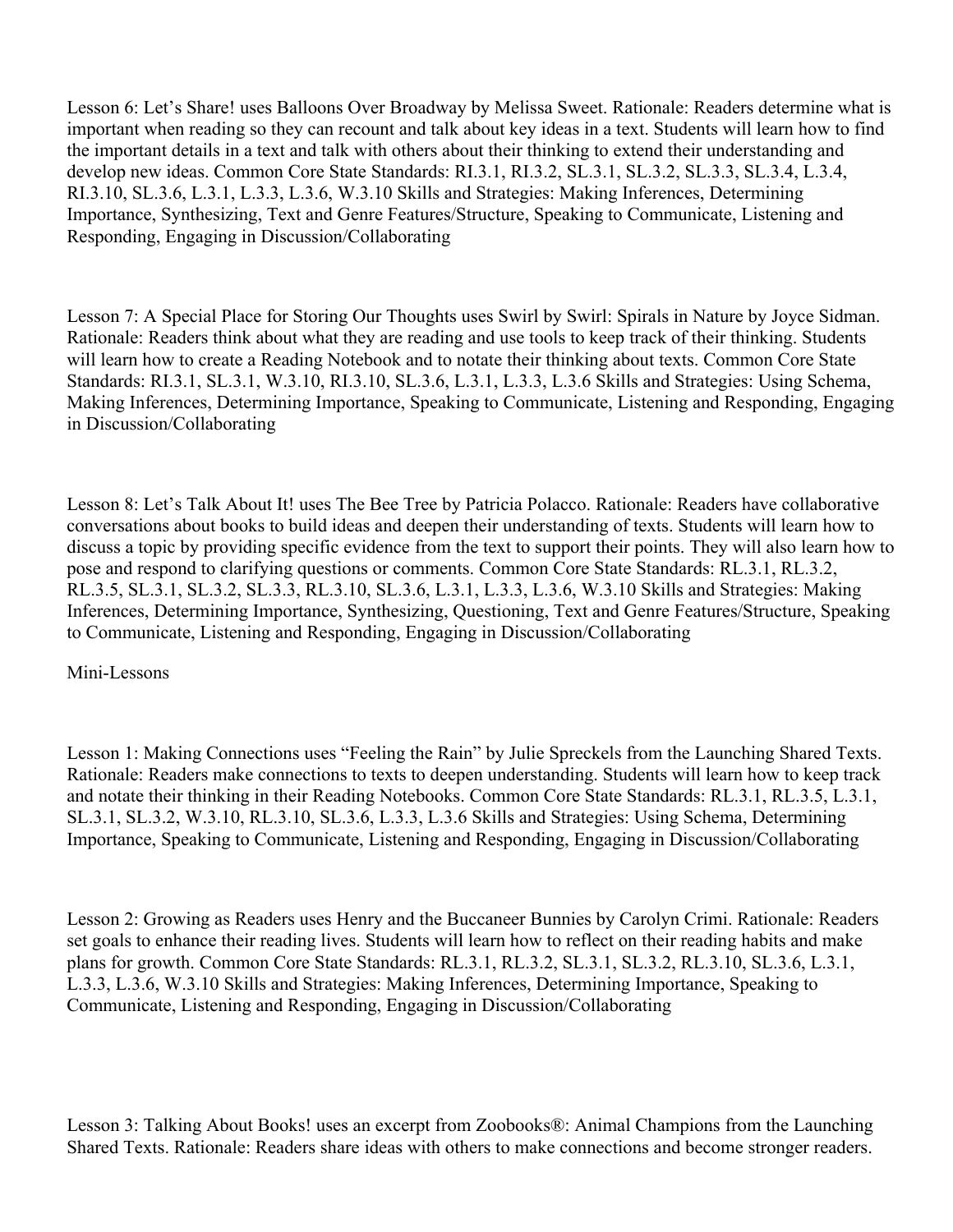Students will learn how to exchange ideas with their partners to deepen their understanding of texts. Common Core State Standards: RI.3.1, RI.3.2, SL.3.1, SL.3.2, RI.3.10, SL.3.6, L.3.1, L.3.3, L.3.6 Skills and Strategies: Using Schema, Making Inferences, Determining Importance, Speaking to Communicate, Listening and Responding, Engaging in Discussion/Collaborating

Lesson 4: Preparing for Book Talks uses "The Twister" by Karen Smith and "Great Travels" by Shelley Karlen from the Launching Shared Texts. Rationale: Readers maintain focus, read independently, and prepare for book talks. Students will learn how to stop and jot to notate their thinking in preparation for discussions about texts. Students will revisit and practice respectful listening and speaking behaviors. Common Core State Standards: RL.3.1, SL.3.1, SL.3.2, W.3.10, RL.3.10, SL.3.6, L.3.1, L.3.3, L.3.6 Skills and Strategies: Using Schema, Making Inferences, Determining Importance, Synthesizing, Speaking to Communicate, Listening and Responding, Engaging in Discussion/Collaborating

Lesson 5: Maintaining Our Focus uses "Why Bears Sleep All Winter: A Tale from Lapland" retold by Gale Sypher Jacob from Highlights® Magazine from the Launching Shared Texts. Rationale: Readers understand the importance of building stamina or being able to read for prolonged periods of time. Students will learn how to maintain their focus and read for understanding during independent reading times. Common Core State Standards: RL.3.1, RL.3.2, SL.3.1, SL.3.2, RL.3.10, SL.3.6, L.3.1, L.3.3, L.3.6, W.3.10 Skills and Strategies: Text and Genre Features/Structure, Making Inferences, Determining Importance, Speaking to Communicate, Listening and Responding, Engaging in Discussion/Collaborating

Lesson 6: Being a Careful Reader uses "Insects: Using Color to Keep Alive" by John Bonnett Wexo from Zoobooks®: Insects from the Launching Shared Texts. Rationale: Readers understand that reading is a process of making meaning and pay attention when meaning breaks down. Students will learn how to monitor their reading for understanding and reread and/or change their reading rate to make sense of a text. Common Core State Standards: RI.3.1, RI.3.4, L.3.4, RI.3.10, SL.3.1, SL.3.6, L.3.1, L.3.3, L.3.6 Skills and Strategies: Using Schema, Making Inferences, Monitoring and Repairing Comprehension, Finding Word Meaning (Vocabulary)

Lesson 7: Seeing the Movie in My Mind uses The Bee Tree by Patricia Polacco. Rationale: Readers of fiction visualize the story unfolding like a movie in their minds. Students will learn how to create mental images based on the rich descriptions in the text. Common Core State Standards: RL.3.1, RL.3.3, RL.3.10, SL.3.1, SL.3.6, L.3.1, L.3.3, L.3.6, W.3.10 Skills and Strategies: Text and Genre Features/Structure, Visualizing

Lesson 8: What's the Story? uses Henry and the Buccaneer Bunnies by Carolyn Crimi and The Plot Chickens by Mary Jane and Herm Auch. Rationale: Readers use the essential elements of the fiction genre to make meaning. Students will learn how to utilize story elements and writer's craft techniques to deepen their understanding of texts. Common Core State Standards: RL.3.1, RL.3.2, RL.3.3, RL.3.5, SL.3.1, SL.3.4, RL.3.10, SL.3.6, L.3.1, L.3.3, L.3.6, W.3.10 Skills and Strategies: Text and Genre Features/Structure, Making Inferences, Determining Importance, Synthesizing, Speaking to Communicate, Listening and Responding, Engaging in Discussion/Collaborating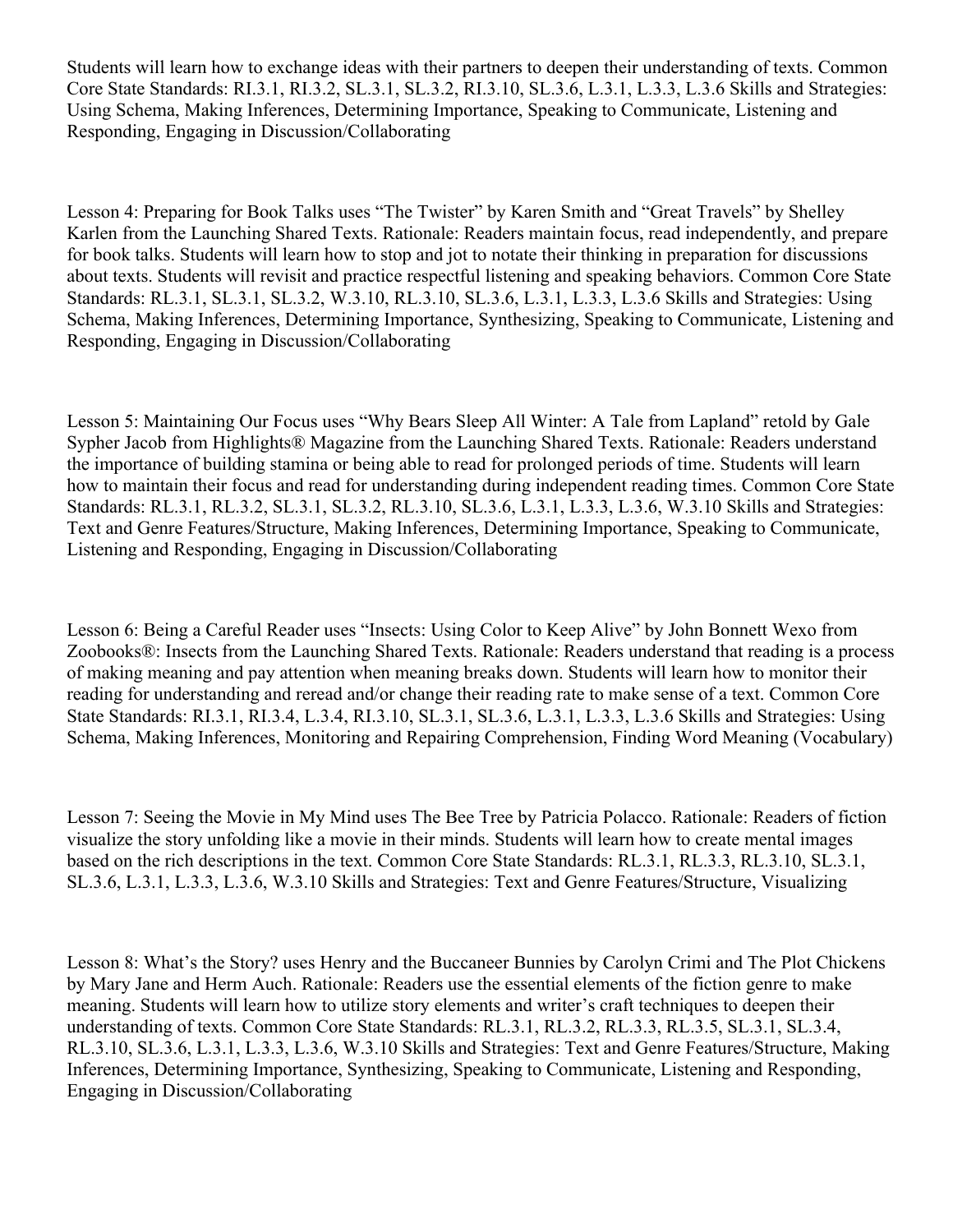Lesson 9: What's It Really All About? uses "Ducks on a Winter Night" by Georgia Heard and "My Name Is . . ." by John O. from the Launching Shared Texts. Rationale: Readers of poetry create personal meaning from texts by blending what they read with relevant prior knowledge or schema. Students will learn how to infer or draw conclusions about big ideas in poems. Common Core State Standards: RL.3.1, SL.3.1, SL.3.2, RL.3.10, SL.3.6, L.3.1, L.3.3, L.3.6, W.3.10 Skills and Strategies: Text and Genre Features/Structure, Using Schema, Determining Importance, Making Inferences, Synthesizing, Speaking to Communicate, Listening and Responding, Engaging in Discussion/ Collaborating

Lesson 10: Reading to Learn! uses "Learning About Whales" from the Launching Shared Texts. Rationale: Readers of nonfiction use the elements of the genre to make meaning. Students will learn how to use nonfiction text features to determine what is important and to identify key ideas. Common Core State Standards: RI.3.1, RI.3.5, RI.3.7, SL.3.1, SL.3.2, RI.3.10, SL.3.6, L.3.1, L.3.3, L.3.6 Skills and Strategies: Text and Genre Features/Structure, Determining Importance, Synthesizing, Speaking to Communicate, Listening and Responding, Engaging in Discussion/Collaborating

## **Integration of Career Readiness, Life Literacies and Key Skills**

| TECH.9.4.5.DC.4 | Model safe, legal, and ethical behavior when using online or offline technology (e.g.,<br>$8.1.5.NI.2$ ).                                      |
|-----------------|------------------------------------------------------------------------------------------------------------------------------------------------|
| TECH.9.4.5.DC.1 | Explain the need for and use of copyrights.                                                                                                    |
|                 | Curiosity and a willingness to try new ideas (intellectual risk-taking) contributes to the<br>development of creativity and innovation skills. |
|                 | Collaboration with individuals with diverse perspectives can result in new ways of thinking<br>and/or innovative solutions.                    |

## **Technology and Design Integration**

Students will interact with the SmartBoards, Chromebooks, and Document Camera.

CS.3-5.8.1.5.CS.2 Model how computer software and hardware work together as a system to accomplish tasks. Software and hardware work together as a system to accomplish tasks (e.g., sending, receiving, processing, and storing units of information).

## **Interdisciplinary Connections**

students will be interacting with non-fiction texts in science, social studies and other disciplinary topics.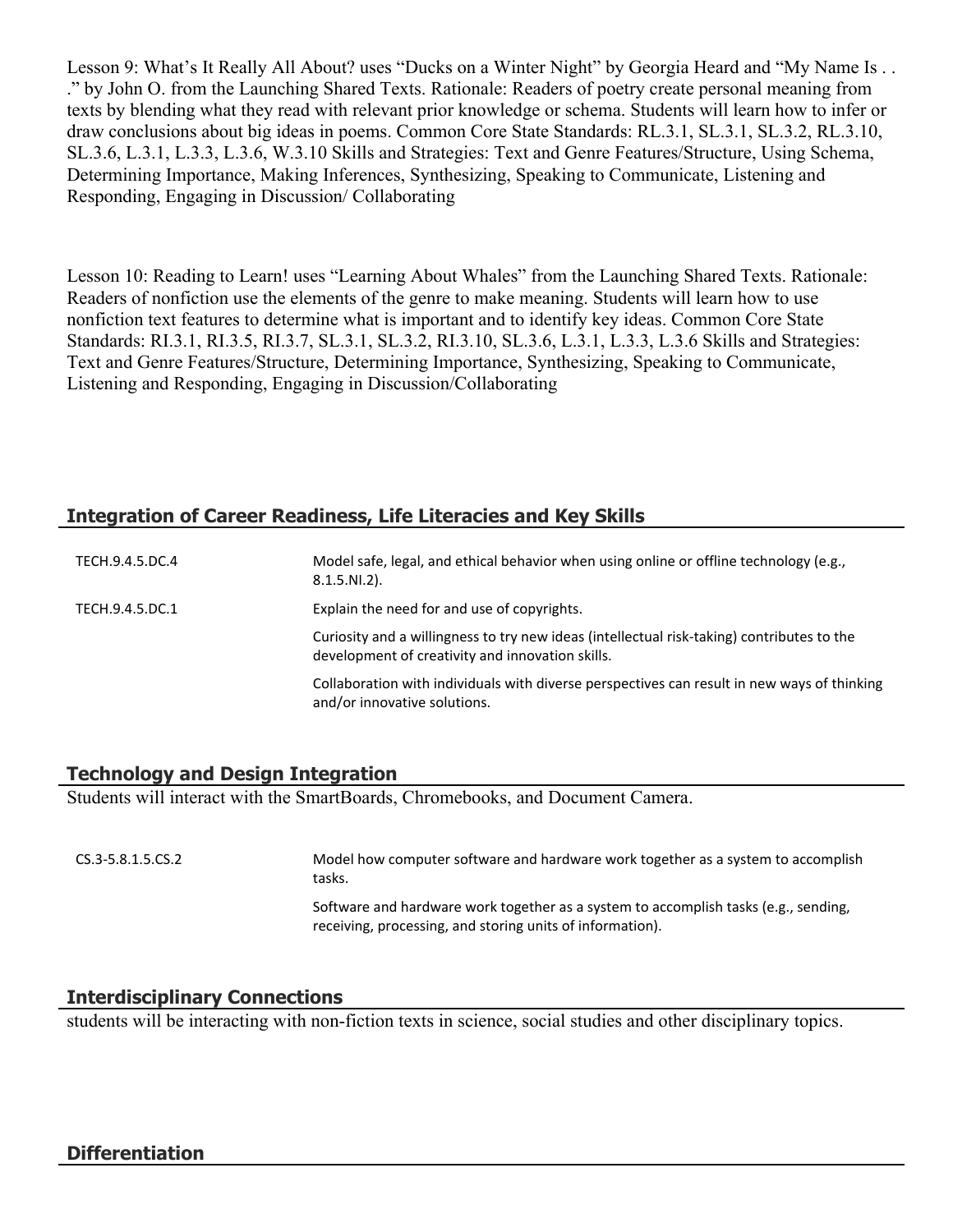- Understand that gifted students, just like all students, come to school to learn and be challenged.
- Pre-assess your students. Find out their areas of strength as well as those areas you may need to address before students move on.
- Consider grouping gifted students together for at least part of the school day.
- Plan for differentiation. Consider pre-assessments, extension activities, and compacting the curriculum.
- Use phrases like "You've shown you don't need more practice" or "You need more practice" instead of words like "qualify" or "eligible" when referring to extension work.
- Encourage high-ability students to take on challenges. Because they're often used to getting good grades, gifted students may be risk averse.
- **Definitions of Differentiation Components**:
	- o Content the specific information that is to be taught in the lesson/unit/course of instruction.
	- o Process how the student will acquire the content information.
	- o Product how the student will demonstrate understanding of the content.
	- o Learning Environment the environment where learning is taking place including physical location and/or student grouping

#### **Differentiation occurring in this unit:**

Students will be offered leveled texts from the leveled library. Students will be offered books on their interests.

## **Modifications & Accommodations**

Refer to QSAC EXCEL SMALL SPED ACCOMMOCATIONS spreadsheet in this discipline.

#### **Modifications and Accommodations used in this unit:**

IEP and 504 accommodations will be utilized.

## **Benchmark Assessments**

**Benchmark Assessments** are given periodically (e.g., at the end of every quarter or as frequently as once per month) throughout a school year to establish baseline achievement data and measure progress toward a standard or set of academic standards and goals.

#### **Schoolwide Benchmark assessments:**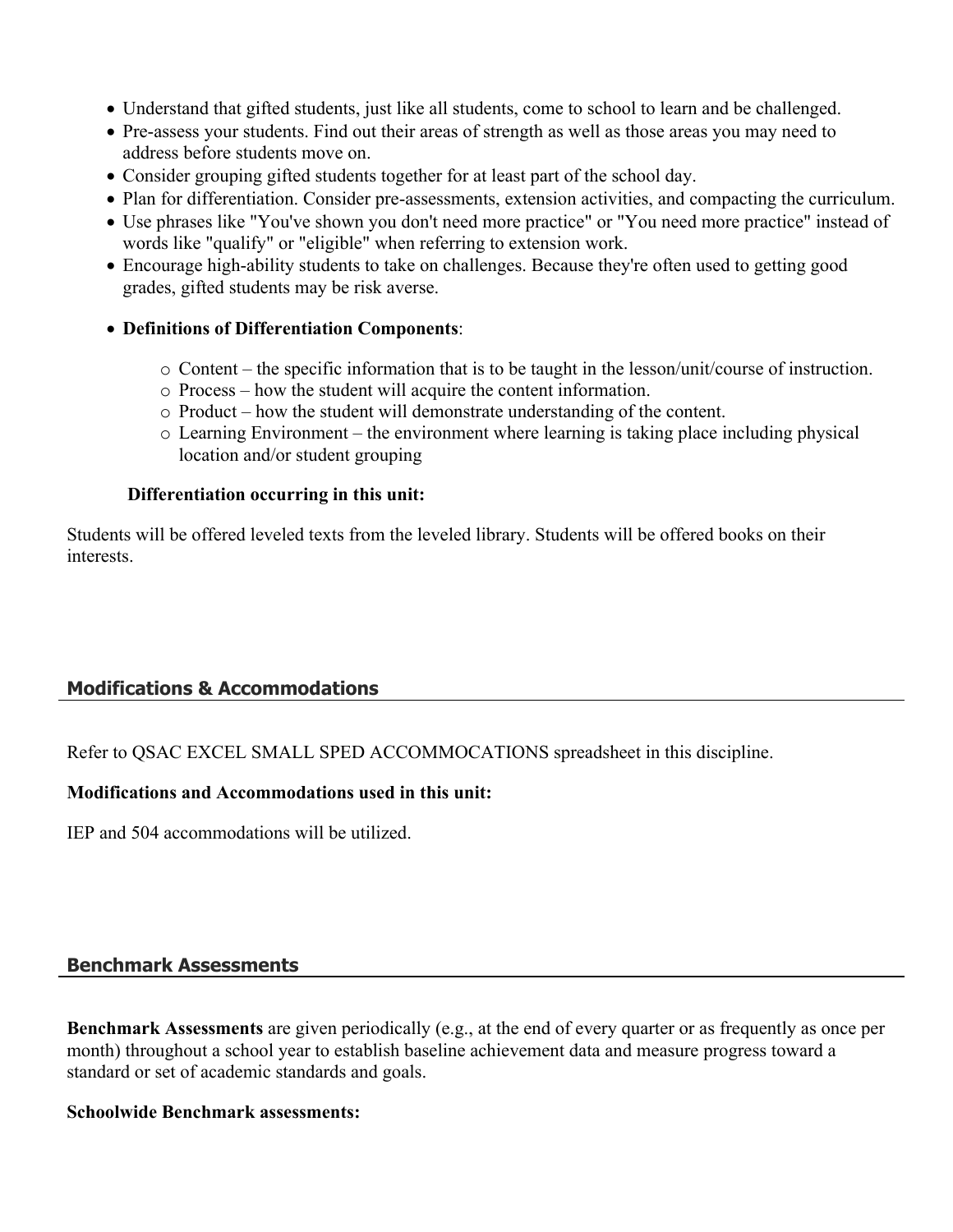Aimsweb benchmarks 3X a year

Linkit Benchmarks 3X a year

DRA

#### **Additional Benchmarks used in this unit:**

DRA

Aimsweb language arts

Linkit testing 3 times a year.

## **Formative Assessments**

Assessment allows both instructor and student to monitor progress towards achieving learning objectives, and can be approached in a variety of ways. **Formative assessment** refers to tools that identify misconceptions, struggles, and learning gaps along the way and assess how to close those gaps. It includes effective tools for helping to shape learning, and can even bolster students' abilities to take ownership of their learning when they understand that the goal is to improve learning, not apply final marks (Trumbull and Lash, 2013). It can include students assessing themselves, peers, or even the instructor, through writing, quizzes, conversation, and more. In short, formative assessment occurs throughout a class or course, and seeks to improve student achievement of learning objectives through approaches that can support specific student needs (Theal and Franklin, 2010, p. 151).

#### **Formative Assessments used in this unit:**

**Discussions** 

worksheets

Teacher observation

teacher made assessments

## **Summative Assessments**

**Summative assessments** evaluate student learning, knowledge, proficiency, or success at the conclusion of an instructional period, like a unit, course, or program. Summative assessments are almost always formally graded and often heavily weighted (though they do not need to be). Summative assessment can be used to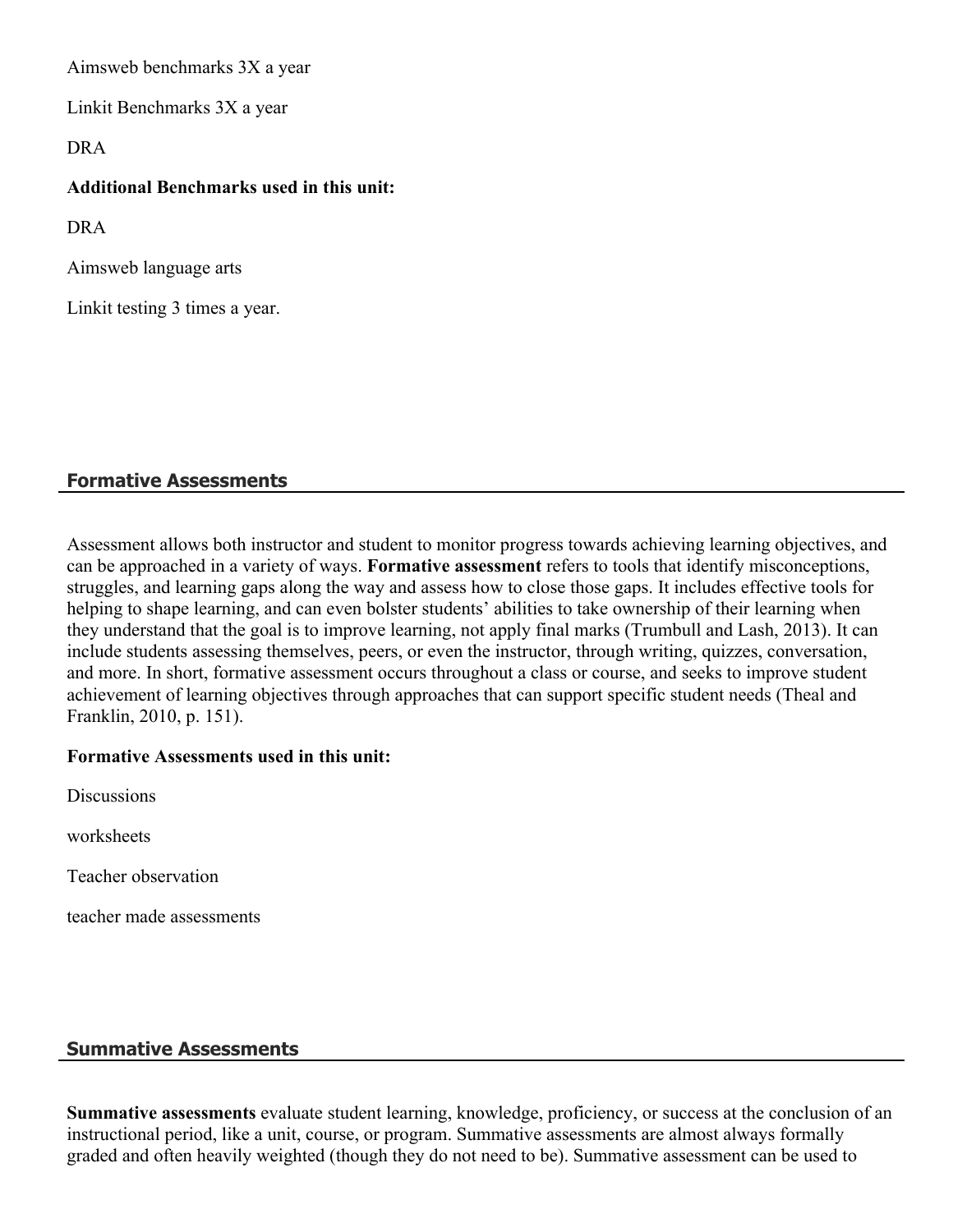great effect in conjunction and alignment with formative assessment, and instructors can consider a variety of ways to combine these approaches.

#### **Summative assessments for this unit:**

Unit Assessments

## **Instructional Materials**

Schoolwide, Inc. Launching unit Instructional materials

#### Mentor Texts:

Balloons Over Broadway by Melissa Sweet The Bee Tree by Patricia Polacco The Girl Who Hated Books by Manjusha Pawagi Henry and the Buccaneer Bunnies by Carolyn Crimi The Plot Chickens by Mary Jane and Herm Auch Swirl by Swirl: Spirals in Nature by Joyce Sidman

Ducks on a Winter's Night by Georgia Heard "Feeling the Rain" by Julie Spreckels "Great Travels" by Shelley Karlen "Insects: Using Color to Keep Alive" by John Bonnett Wexo from Zoobooks®: Insects (Lexile Level: 860L) "Learning About Whales" (Lexile Level: 800L) "My Name Is . . ." by John O. "The Twister" by Karen Smith "Why Bears Sleep All Winter: A Tale from Lapland" retold by Gale Sypher Jacob from Highlights® Magazine (Lexile Level: 630L) Excerpt from Zoobooks®: Animal Champions (Lexile Level 870L)

# **Standards**

| LA.SL.3.2 | Determine the main ideas and supporting details of a text read aloud or information<br>presented in diverse media and formats, including visually, quantitatively, and orally.                          |
|-----------|---------------------------------------------------------------------------------------------------------------------------------------------------------------------------------------------------------|
| LA.L.3.3  | Use knowledge of language and its conventions when writing, speaking, reading, or<br>listening.                                                                                                         |
| LA.SL.3.3 | Ask and answer questions about information from a speaker, offering appropriate<br>elaboration and detail.                                                                                              |
| LA.SL.3.4 | Report on a topic or text, tell a story, or recount an experience with appropriate facts and<br>relevant, descriptive details, speaking clearly at an understandable pace.                              |
| LA.SL.3.6 | Speak in complete sentences when appropriate to task and situation in order to provide<br>requested detail or clarification.                                                                            |
| LA.L.3.4  | Determine or clarify the meaning of unknown and multiple-meaning words and phrases<br>based on grade 3 reading and content, choosing flexibly from a range of strategies.                               |
| LA.RL.3.5 | Refer to parts of stories, dramas, and poems when writing or speaking about a text, using<br>terms such as chapter, scene, and stanza; describe how each successive part builds on<br>earlier sections. |
| LA.L.3.1  | Demonstrate command of the conventions of standard English grammar and usage when<br>writing or speaking.                                                                                               |